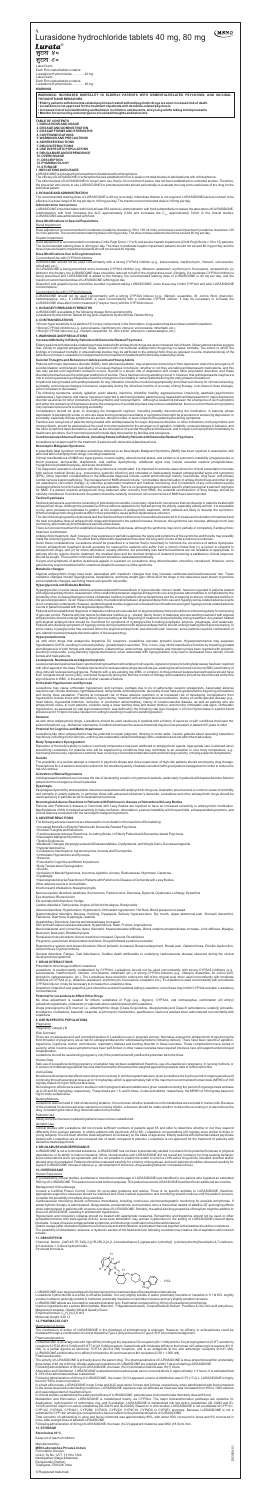# IIIIIIIIII

# $(MS N<sub>D</sub>)$ Lurasidone hydrochloride tablets 40 mg, 80 mg Lurata<sup>®</sup> लुराटा ४० लुराटा ८० Label Claim Each Film coated tablet contains: Lurasidone Hydrochloride ….......... 40 mg Label Claim<br>Each Film coa ated tablet contains:<br>Ivdrochloride …………. 80 mg Lurasidone Hydrochloride ..... **WARNING WARNINGS: INCREASED MORTALITY IN ELDERLY PATIENTS WITH DEMENTIA-RELATED PSYCHOSIS; AND SUICIDAL** THOUGHTS AND BEHAVIORS<br>• Elderly patients with dementia-related psychosis treated with antipsychotic drugs are at an increased risk of death.<br>• Lurasidone is not approved for the treatment of patients with dementia-related **• Monitor for worsening and emergence of suicidal thoughts and behaviors TABLE OF CONTENTS 1. INDICATIONS AND USAGE 2. DOSAGE AND ADMINISTRATION 3. DOSAGE FORMS AND STRENGTHS 4. CONTRAINDICATIONS 5. WARNINGS AND PRECAUTIONS 6. ADVERSE REACTIONS 7. DRUG INTERACTIONS 8. USE IN SPECIFIC POPULATIONS 9. DRUG ABUSE AND DEPENDENCE 10. OVERDOSAGE 11. DESCRIPTION 12. PHARMACOLOGY 13. STORAGE 1. INDICATIONS AND USAGE**  LURASIDONE is indicated for the treatment of patients with schizophrenia.<br>The efficacy of LURASIDONE in schizophrenia was established in five 6-week controlled studies of adult patients with schizophrenia.<br>The effectivenes the physician who elects to use LURASIDONE for extended periods should periodically re-evaluate the long-term usefulness of the drug for the individual patient. **2. DOSAGE AND ADMINISTRATION** The recommended starting dose of LURASIDONE is 40 mg once daily. Initial dose titration is not required. LURASIDONE has been shown to be<br>effective in a dose range of 40 mg per day to 160 mg per day. The maximum recommended **Administration Instructions**  LURASIDONE should be taken with food (at least 350 calories). Administration with food substantially increases the absorption of LURASIDONE.<br>Administration with food increases the AUC approximately 2-fold and incr LURASIDONE was administered with food. **Dose Modifications in Special Populations**  Renal Impairment Dose adjustment is recommended in moderate (creatinine clearance: 30 to <50 mL/min) and severe renal impairment (creatinine clearance <30<br>mL/min) patients. The recommended starting dose is 40 mg per day. The dose in these Hepatic Impairment Dose adjustment is recommended in moderate (Child-Pugh Score = 7 to 9) and severe hepatic impairment (Child-Pugh Score = 10 to 15) patients.<br>The recommended starting dose is 40 mg per day. The dose in moderate hepatic impa **Dose Modifications Due to Drug Interactions**  Concomitant Use with CYP3A4 Inhibitors LURASIDONE should not be used concomitantly with a strong CYP3A4 inhibitor (e.g., ketoconazole, clarithromycin, ritonavir, voriconazole, mibefradil, etc.).<br>If LURASIDONE is being prescribed and a moderate CYP3A4 inhibitor (e.g. diltiazem, atazanavir, erythromycin, fluconazole, verapamil etc.) is<br>added to the therapy, the LURASIDONE dose should be reduced to maximum recommended dose of LURASIDONE is 80 mg per day. Grapefruit and grapefruit juice should be avoided in patients taking LURASIDONE, since these may inhibit CYP3A4 and alter LURASIDONE concentrations. Concomitant Use with CYP3A4 Inducers LURASIDONE should not be used concomitantly with a strong CYP3A4 inducer (e.g., rifampin, avasimibe, St. John's Wort, phenytoin,<br>carbamazepine, etc.). If LURASIDONE is used concomitantly with a moderate CYP3A4 inducer, it **3. DOSAGE FORMS AND STRENGTHS**  LURASIDONE is available in the following dosage forms and strengths Lurasidone Hydrochloride Tablets 40 mg and Lurasidone Hydrochloride Tablets 80 mg. **4. CONTRAINDICATIONS** • Known hypersensitivity to lurasidone HCl or any components in the formulation. Angioedema has been observed with lurasidone.<br>• Strong CYP3A4 inhibitors (e.g., ketoconazole, clarithromycin, ritonavir, voriconazole, mibefr

Elderly patients with dementia-related psychosis treated with antipsychotic drugs are at an increased risk of death. Observational studies suggest that, similar to atypical antipsychotic drugs, treatment with conventional antipsychotic drugs may increase mortality. The extent to which the<br>findings of increased mortality in observational studies may be attributed to t

The following symptoms, anxiety, agitation, panic attacks, insomnia, irritability, hostility, aggressiveness, impulsivity, akathisia (psychomotor<br>restlessness), hypomania, and mania, have been reported in adult and pediart and either the worsening of depression and/or the emergence of suicidal impulses has not been established, there is concern that such symptoms may represent precursors to emerging suicidality.

Consideration should be given to changing the therapeutic regimen, including possibly discontinuing the medication, in patients whose depression is persistently worse, or who are experiencing emergent suicidality or symptoms that might be precursors to worsening depression or<br>suicidality, especially if these symptoms are severe, abrupt in onset, or were

nonpsychiatric, should be alerted about the need to monitor patients for the emergence of agitation, irritability, unusual changes in behavior, and<br>the other symptoms described above, as well as the emergence of suicidal t

**5. WARNINGS AND PRECAUTIONS**

#### **Increased Mortality in Elderly Patients with Dementia-Related Psychosis**

The diagnostic evaluation of patients with this syndrome is complicated. It is important to exclude cases where the clinical presentation includes<br>both serious medical illness (e.g., pneumonia, systemic infection) and untr central nervous system pathology. The management of NMS should include: 1) immediate discontinuation of antipsychotic drugs and other drugs<br>not essential to concurrent therapy; 2) intensive symptomatic treatment and medica carefully considered. If reintroduced, the patient should be carefully monitored, since recurrences of NMS have been reported.

## **Suicidal Thoughts and Behaviors in Adolescents and Young Adults**

Patients with major depressive disorder (MDD), both adult and pediatric, may experience worsening of their depression and/or the emergence of<br>suicidal ideation and behavior (suicidality) or unusual changes in behavior, whe

Given these considerations, Lurasidone should be prescribed in a manner that is most likely to minimize the occurrence of tardive dyskinesia.<br>Chronic antipsychotic treatment should generally be reserved for patients who su should be sought. The need for continued treatment should be reassessed periodically.

either increases or decreases.

Patients with an established diagnosis of diabetes mellitus who are started on atypical antipsychotics should be monitored regularly for worsening of glucose control. Patients with risk factors for diabetes mellitus (e.g., obesity, family history of diabetes) who are starting treatment with atypical<br>antipsychotics should undergo fasting blood glucose testing at the b

## **Cerebrovascular Adverse Reactions, Including Stroke in Elderly Patients with Dementia-Related Psychosis**

Lurasidone is not approved for the treatment of patients with dementia-related psychosis.

#### **Neuroleptic Malignant Syndrome**

A potentially fatal symptom complex sometimes referred to as Neuroleptic Malignant Syndrome (NMS) has been reported in association with administration of antipsychotic drugs, including lurasidone.

Clinical manifestations of NMS are hyperpyrexia, muscle rigidity, altered mental status, and evidence of autonomic instability (irregular pulse or<br>blood pressure, tachycardia, diaphoresis, and cardiac dysrhythmia).

The possibility of a suicide attempt is inherent in psychotic illness and close supervision of high-risk patients should accompany drug therapy.<br>Prescriptions for Lurasidone should be written for the smallest quantity of t risk of overdose.

#### **Tardive Dyskinesia**

Tardive dyskinesia is a syndrome consisting of potentially irreversible, involuntary, dyskinetic movements that can develop in patients treated with<br>antipsychotic drugs. Although the prevalence of the syndrome appears to b

the total cumulative dose of antipsychotic drugs administered to the patient increase. However, the syndrome can develop, although much less commonly, after relatively brief treatment periods at low doses.

There is no known treatment for established cases of tardive dyskinesia, although the syndrome may remit, partially or completely, if antipsychotic treatment is withdrawn.

Antipsychotic treatment, itself, however, may suppress (or partially suppress) the signs and symptoms of the syndrome and thereby may possibly<br>mask the underlying process. The effect that symptomatic suppression has upon t

If signs and symptoms of tardive dyskinesia appear in a patient on Lurasidone, drug discontinuation should be considered. However, some patients may require treatment with Lurasidone despite the presence of the syndrome.

## **Metabolic changes**

Atypical antipsychotic drugs have been associated with metabolic changes that may increase cardiovascular/cerebrovascular risk. These<br>metabolic changes include hyperglycemia, dyslipidemia, and body weight gain. While all o

## **Hyperglycemia and Diabetes Mellitus**

Hyperglycemia, in some cases extreme and associated with ketoacidosis or hyperosmolar coma or death, has been reported in patients treated<br>with atypical antipsychotics. Assessment of the relationship between atypical antip is not completely understood. However, epidemiological studies suggest an increased risk of treatment-emergent hyperglycemia-related adverse<br>events in patients treated with the atypical antipsychotics.

## **Hyperprolactinemia**

As with other drugs that antagonize dopamine D2 receptors, Lurasidone elevates prolactin levels. Hyperprolactinemia may suppress hypothalamic GnRH, resulting in reduced pituitary gonadotrophin secretion. This, in turn, may inhibit reproductive function by impairing gonadal<br>steroidogenesis in both female and male patients. Galactorrhea, amenorrhea, female and male patients.

#### **Leukopenia, Neutropenia and Agranulocytosis**

Leukopenia/neutropenia has been reported during treatment with antipsychotic agents. Agranulocytosis (including fatal cases) has been reported<br>with other agents in the class. Possible risk factors for leukopeniajne include their complete blood count (CBC) monitored frequently during the first few months of therapy and lurasidone should be discontinued at the first<br>sign of decline in WBC, in the absence of other causative factors.

## **Orthostatic Hypotension and Syncope**

Lurasidone may cause orthostatic hypotension and syncope, perhaps due to its α1-adrenergic receptor antagonism. Associated adverse<br>reactions can include dizziness, lightheadedness, tachycardia, and bradycardia. Generally, heart failure, myocardial infarction, ischemia, or conduction abnormalities), history of cerebrovascular disease, as well as patients who are antipsychotic-naïve. In such patients, consider using a lower starting dose and slower titration, and monitor orthostatic vital signs. Orthostatic<br>hypotension, as assessed by vital sign measurement, was defined by the fol

## **Seizures**

As with other antipsychotic drugs, Lurasidone should be used cautiously in patients with a history of seizures or with conditions that lower the<br>seizure threshold, e.g., Alzheimer's dementia. Conditions that lower the seiz

# **Potential for Cognitive and Motor Impairment**

Lurasidone like other antipsychotics has the potential to impair judgment, thinking or motor skills. Caution patients about operating hazardous<br>machinery, including motor vehicles, until they are reasonably certain that th

## **Body Temperature Dysregulation**

Disruption of the body's ability to reduce core body temperature has been attributed to antipsychotic agents. Appropriate care is advised when prescribing Lurasidone for patients who will be experiencing conditions that may contribute to an elevation in core body temperature, e.g.,<br>exercising strenuously, exposure to extreme heat, receiving concomitant medication **Suicide** 

## **Activation of Mania/Hypomania**

Antidepressant treatment can increase the risk of developing a manic or hypomanic episode, particularly in patients with bipolar disorder. Monitor patients for the emergence of such episodes.

RX